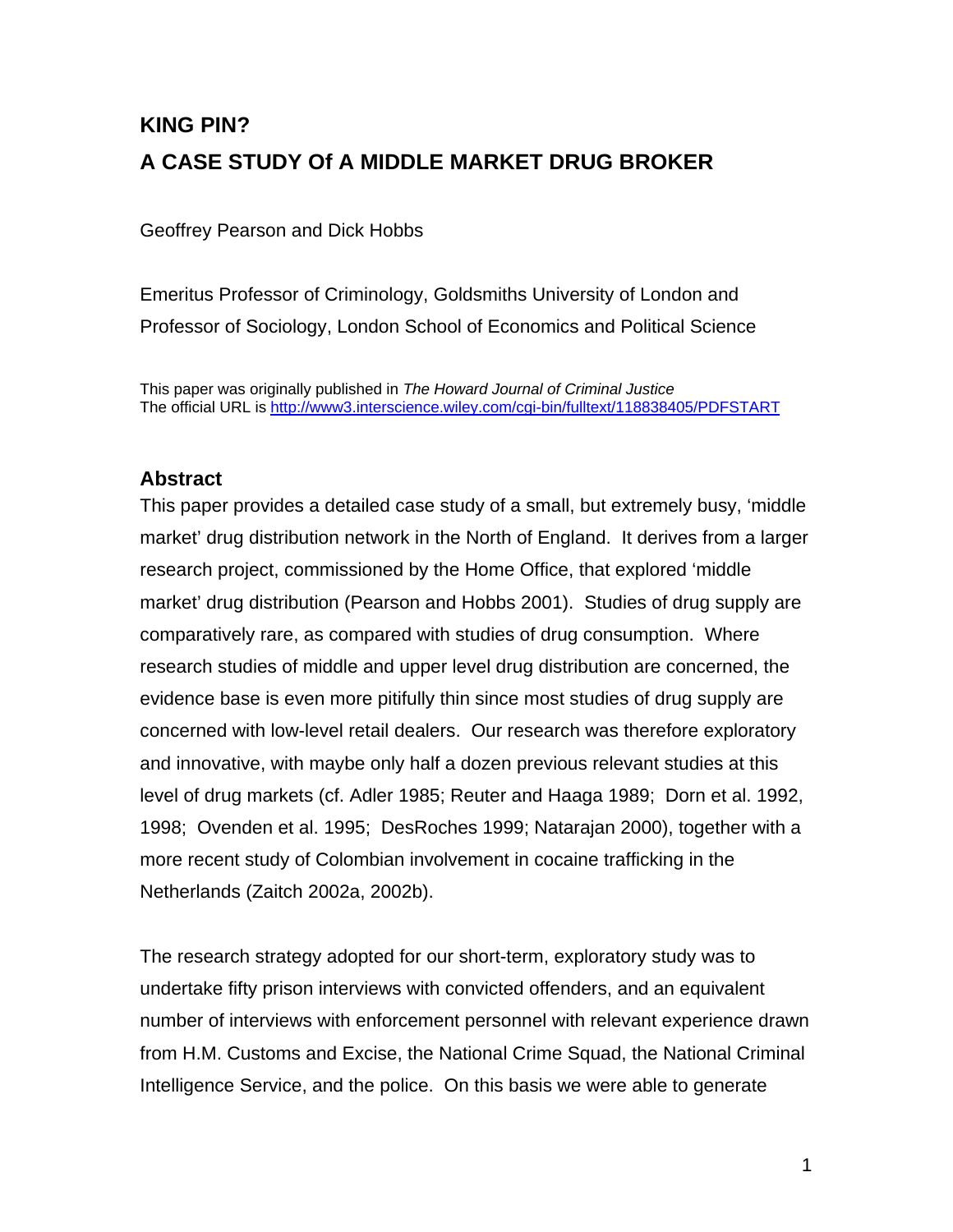approximately 70 case studies of individuals and crime networks that operated in different ways within the upper and middle levels of drug distribution-- Turkish and Asian networks importing heroin and distributing it within the U.K.; those involved in the importation and distribution of cocaine from the Caribbean and elsewhere; regional distributors handling substantial quantities of amphetamine, Ecstasy, cannabis and cocaine, largely imported from the Netherlands; busy 'middle market' drug dealers supplying several thousand of Ecstasy tablets each week to lower level dealers operating in and around the club scene; etc.

Various attempts have been made to develop typologies of drug dealing networks (Johnson et al. 1992; Dorn et al. 1992; Natarajan and Belanger 1998). These have differentiated such networks according to tasks undertaken (manufacture; importation/smuggling; wholesale distribution; lower levels distribution etc.) or organisational form (free-lance; family or kinship based; corporate and hierarchical structures). In the British context such an approach would be barely credible and premature, given the paucity of the evidence base. What is needed, we suggest, is more detailed observation and description of drug distribution enterprises as a prior requirement to analytic typologies.

Accordingly, what follows is a case study of a middle level operation based in 'Coketown', a town in the North of England, which is taken from our wider research. There is a long tradition of using the case study approach in criminology (Becker 1970), and the approach has been used to good effect in studies of drug dealing (Dunlap et al. 1994; Natarajan 2000). While we acknowledge the limitations inherent in any single case study, given how little research there is into middle and upper levels of drug dealing a single case study can usefully illustrate a number of features of how drug brokerage operates at this level of the market. In particular, the immense complexity of this kind of operation and how a small two-man outfit could occupy a king-pin role, buying and selling large quantities of drugs and linking into various other individuals and networks.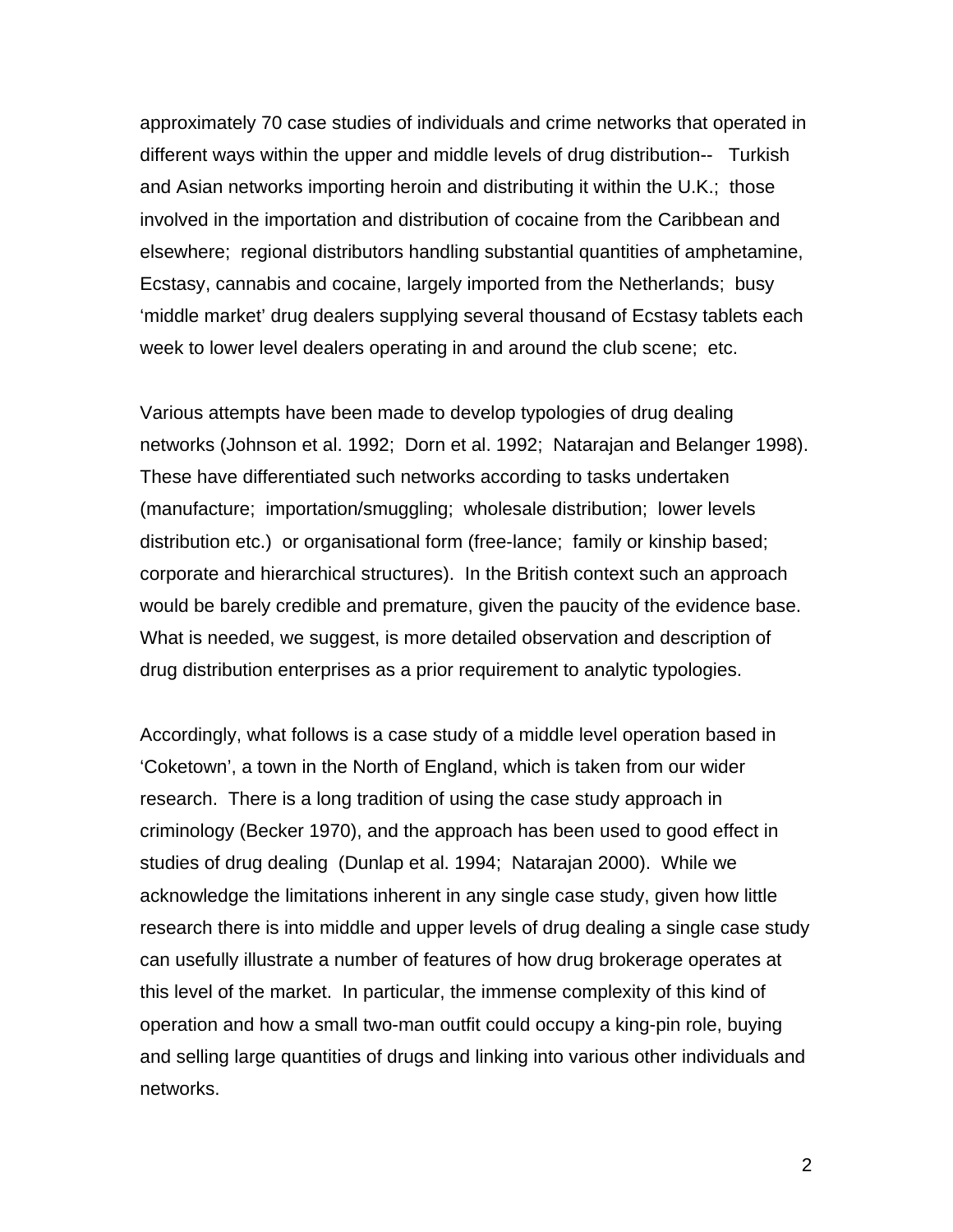## *Defining the 'Middle' Market*

In its wider dimensions, our research identified any number of different 'middleman', 'go-between' and brokerage functions within drug distribution and supply in modern Britain. It was also abundantly clear, both from interviews with offenders and law enforcement personnel, that there was no agreed definition of the 'middle market' and that different people used the term in radically different ways.

In interviews with law enforcement personnel, for example, the response was often: 'I don't think I'll be able to help you, our sphere of operations is above/below the middle of the market'. In the case of provincial drug squad interviews, the notion of 'middle' was sometimes assumed to be one which mirrored force structures: 'Customs deal with importation, the National Crime Squad deal with the middle, we operate below'. Or, drug squad officers might take the view that 'Customs and NCS deal with the high level, routine policing picks up arrests at the bottom, we're in the middle'.

In prison interviews, offenders also used the notion of 'middle' in different ways. Someone might see himself 'in the middle' in terms of handling the transport route between, for example, Dutch warehouses and domestic buyers. Or, in between importation and whatever went on below: 'We didn't import, we bought it off importers and sold it on... we were in the middle'. Or, 'middle' was understood at an even lower level, as explained by one young man who was a runner for a multi-commodity dealer: 'On the street, I was quite high; in terms of the business side, he was higher than me.... He was in the middle'.

We regard each of these definitions of 'middle' to be equally valid, for to an important extent, what is meant by 'middle' depends upon the individual agent's point of view. This refers to both enforcement personnel and to offenders, and what looks like the 'middle' to one actor will look like 'upper' or 'lower' to another.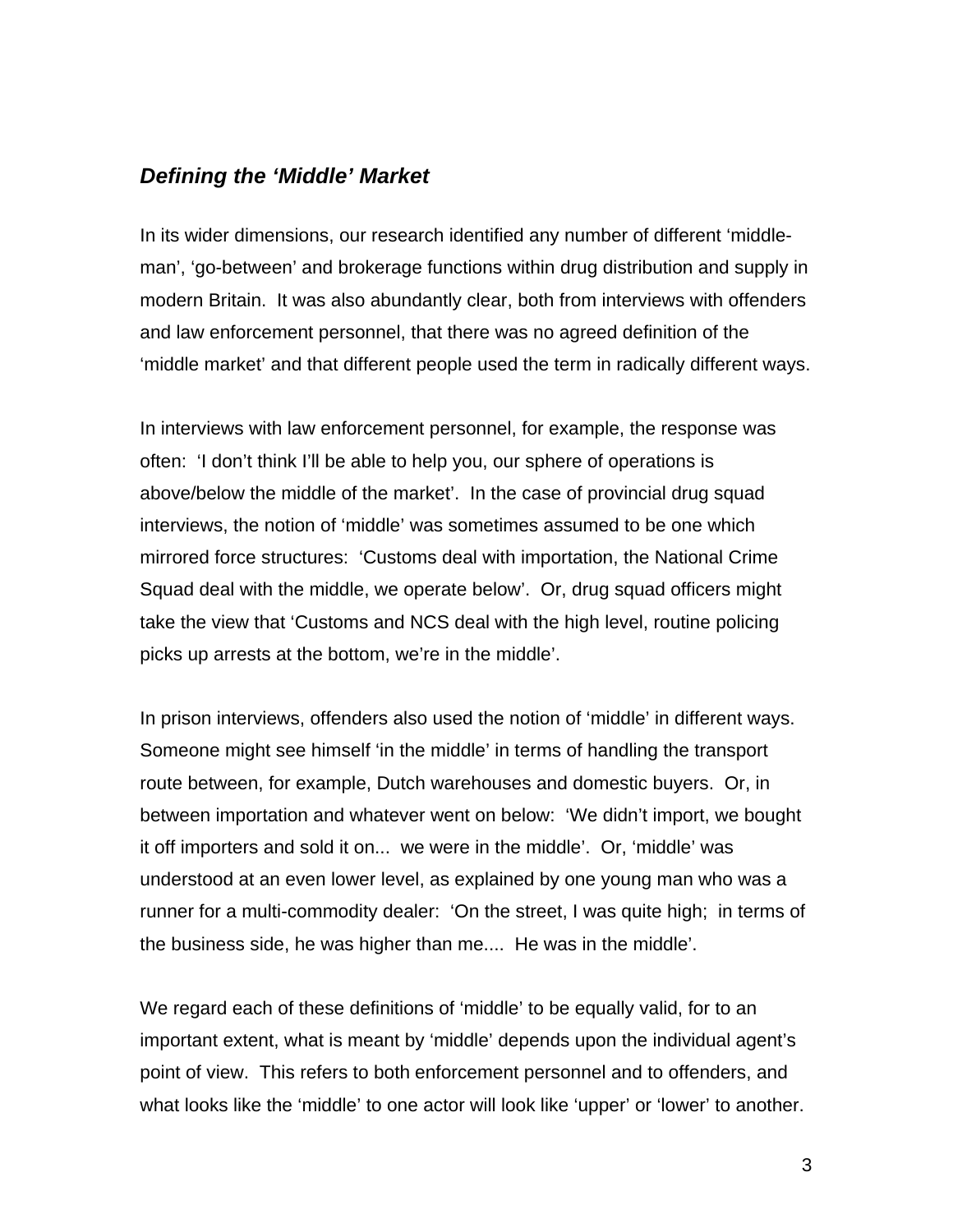All participants, both enforcers and offenders are only partially sighted. We noted that customs officers when asked what happens below a certain level of transaction would often say. 'We're un-sighted'. National Crime Squad officers would only understand a drug smuggling and distribution network up to a certain point, but not beyond. In both cases, whether 'above' or 'below', it becomes a matter of guesswork and inference. Offenders similarly frequently only understood limited aspects of the drug business network of which they were a part.

Drug markets, and perceptions of drug markets are highly fragmented, and in our study, we attempted to provide viewpoints and case studies from as many different positions and viewpoints as possible. There is therefore no one place called the 'middle'. The perspective of retail level dealers, who look upwards into a hierarchical market which they have only the faintest understanding of, proved to be as useful and valid as the views of upper level dealers looking downwards into the murky depths of the low-level retail trade. In one sense, they are all 'in the middle'.

# *A Busy Life: 'I was run off my feet'*

Alf started working for Frank Robins when he was unemployed and doing oddjobs, having previously worked in the building trade. Robins offered to pay him £400 a week. He also supplied a car and a mobile phone. Alf had some previous idea from local rumour what Robins' line of work was, and when Robins explained to him what would be involved he readily agreed. He also knew the risks, in that Robins told him he needed a new dealer because his previous one had been arrested by the police when he had also lost £150,000 in drugs seized. It gives some idea of the resilience of Robins' enterprise that he could bounce straight back from this.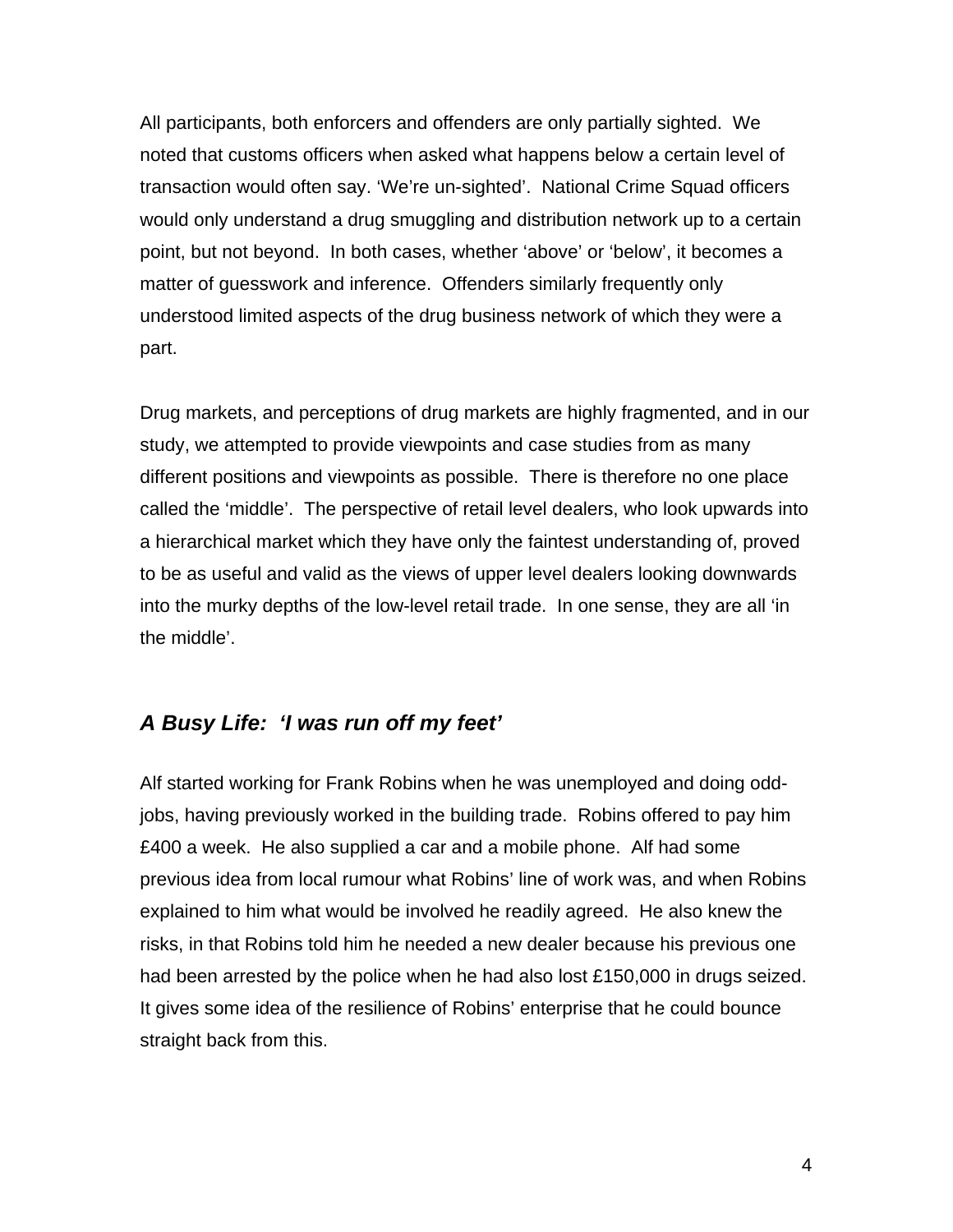The basis of Alf's work for Robins as a 'runner' was to collect and deliver drugs to different people at different times, often regular customers, on Robins' instructions.

For example, Alf supplied a retail level heroin dealer A who took 1 ounce of heroin every one or two days. There was another heroin dealer B who received 1 ounce daily; B also sometimes took samples of the heroin Robins had been supplied with in order to test its quality for him. Another regular customer was a man C from near Manchester who took 4-5 kilos of cannabis every couple of weeks plus 2,000 Ecstasy tablets. C was a colleague of D, a previous customer of Robins, who was now in prison although C was still allegedly working for D. Then, there was E who regularly received a few thousand Ecstasy tablets and who was known to Alf only as 'Salford Eddie'. Alf usually met customers such as these in pub car parks, or in the car parks of supermarkets or roadside restaurants such as the Little Chef or Pizza Hut. A man called F who was the uncle of one of Robins' associates, G, took 1 kilo of amphetamine base every 2 weeks; and Alf also delivered to Robins' cousin H who had ounces of heroin on a regular basis. Another man called J received twelve 9-ounce bars of cannabis every two weeks, and Alf also used to meet K from the Midlands in a pub car park every fortnight and supply him with 3-4 kilos of cannabis bush and 1,000 Ecstasy tablets.

In addition to these regular customers, there were times when Alf dealt with people who were unknown to him on the instructions of Robins.

On one of his earliest assignments, Alf met two men L and M in a red saloon car at a designated lay-by and handed over 1 kilo of amphetamine paste, and a few days later he met a man N in a white estate car and to whom he delivered four 9 ounce bars of cannabis. On another occasion, he met a 'lad' P from London with a 'Cockney' accent who was supplied with 5,000 Ecstasy tablets. Later, Q who Alf believed to be the 'main man' travelled up by plane from London where he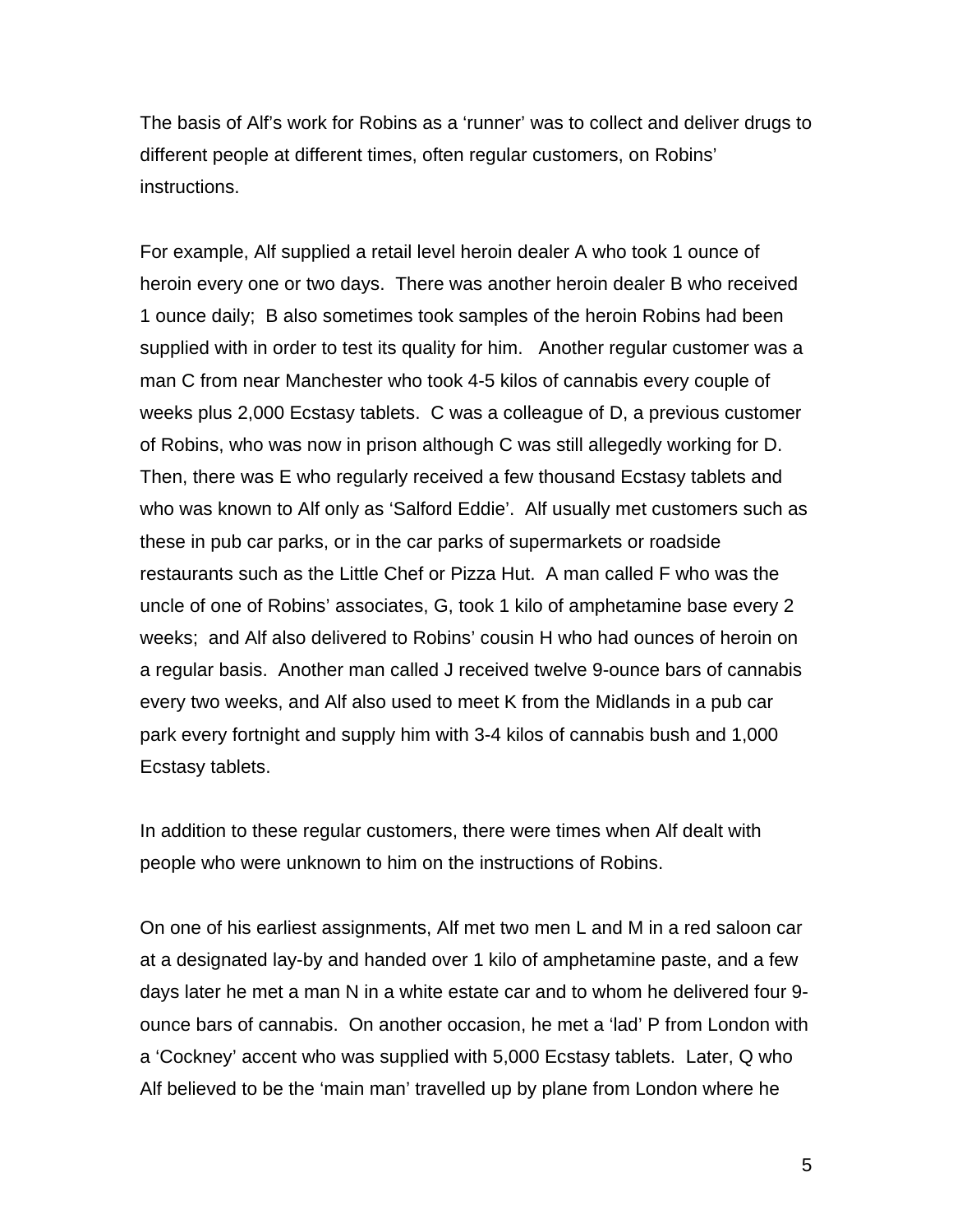met an associate who had come by car, and they returned with 5,000 Ecstasy tablets and 2 kilos of amphetamine. On a further occasion, he delivered 1,250 Ecstasy tablets to a man R driving a white car whom he met at the Little Chef and who had a 'Scouse' accent. 'There was never a set pattern to when I picked up or delivered', said Alf, 'it was organised by Robins'. One time, having picked up and delivered some cannabis to his regular customer K from the Midlands, they arranged to meet the following day at the same place when he would supply 1,000 Ecstasy tablets. However, on the second day K didn't turn up, but Alf received a call from Robins saying that he should meet K at a later time and at the same location.

As well as delivering drugs, Alf would also collect different kinds of drugs which he would sometimes deliver to Robins for storage, or take to his own home where he also stored drugs on Robins' behalf. For these purposes-- storage and supply-- Robins had other associates and heroin, for example, was invariably supplied direct to Robins. Where distribution was concerned, however, Alf was Robins' main man and he also sometimes acted as an intermediary with suppliers.

For examples, S regularly supplied amphetamine base to Robins which Alf collected on his behalf and which came in 2.5 kilo packets 'shaped like rugby balls and wrapped in tape', usually receiving 10 kilos at a time. S, who was a body-builder, also helped Robins out with various things from time to time. For example, when Robins' previous runner had been arrested, Robins went round to his house with S and another man to whom he also supplied drugs, to see why the runner had not delivered drugs to Robins' customers.

In addition to S, another regular associate of Robins was T who ran an electrical goods retail shop and who acted as an intermediary to arrange cannabis deals on Robins' behalf. Alf would also sometimes deliver drugs to T, or to one of his 'lads', and had also delivered money to T at the shop.

6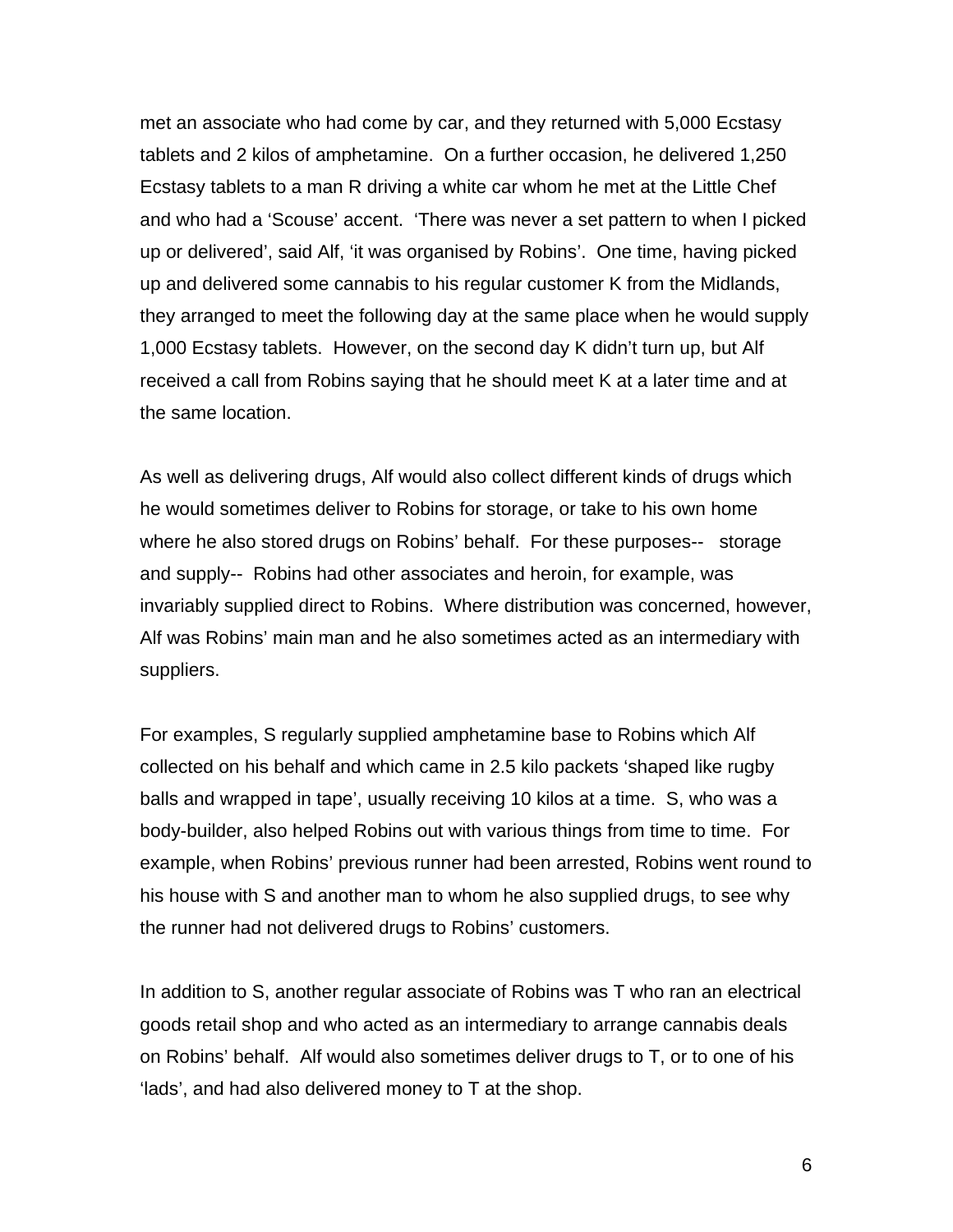A third associate was V who Robins supplied with heroin and cocaine, and whom Robins sometimes used as his 'enforcer' or 'henchman. V had a local reputation as a 'psycho', and it was rumoured that he had been involved in various shootings. Finally, there was W who supplied Robins with Ecstasy and cocaine on a regular basis, although cocaine was sometimes difficult to come by at the right price and in the right quantity.

Although Robins had regular sources of supply for most drugs, where Ecstasy was concerned a number of different suppliers were used.

Alf said that the first time he picked up Es was from 'three Scouse lads' that he met in a Toys R Us car park. After that, he met a man called 'Jimmy' in a different car park. On a third occasion, he picked up 10,000 Ecstasy tablets from 'two lads' in a taxi which he recognised to be from the Merseyside region.

Whether these Ecstasy deals were from different suppliers, or from the same supplier using different couriers, was not clear. Other Ecstasy deals had a more stable character.

Alf picked up Es several times from a man, X, either from a house or from a builder's yard where X worked and where the drugs were stored in a skip container. On one occasion he picked up 5,000 Es from T at the electrical good store, and on the last few occasions he had picked up from a man called Y who was also said to have access to a pill press and to a tester kit for tablets. Alf had also delivered drugs to Y's brother Z who also had access to guns and was said to have shotguns buried somewhere in a field on the outskirts of Coketown, and was rumoured to have been involved in an abortive armed robbery in conjunction with some 'lads' from Manchester.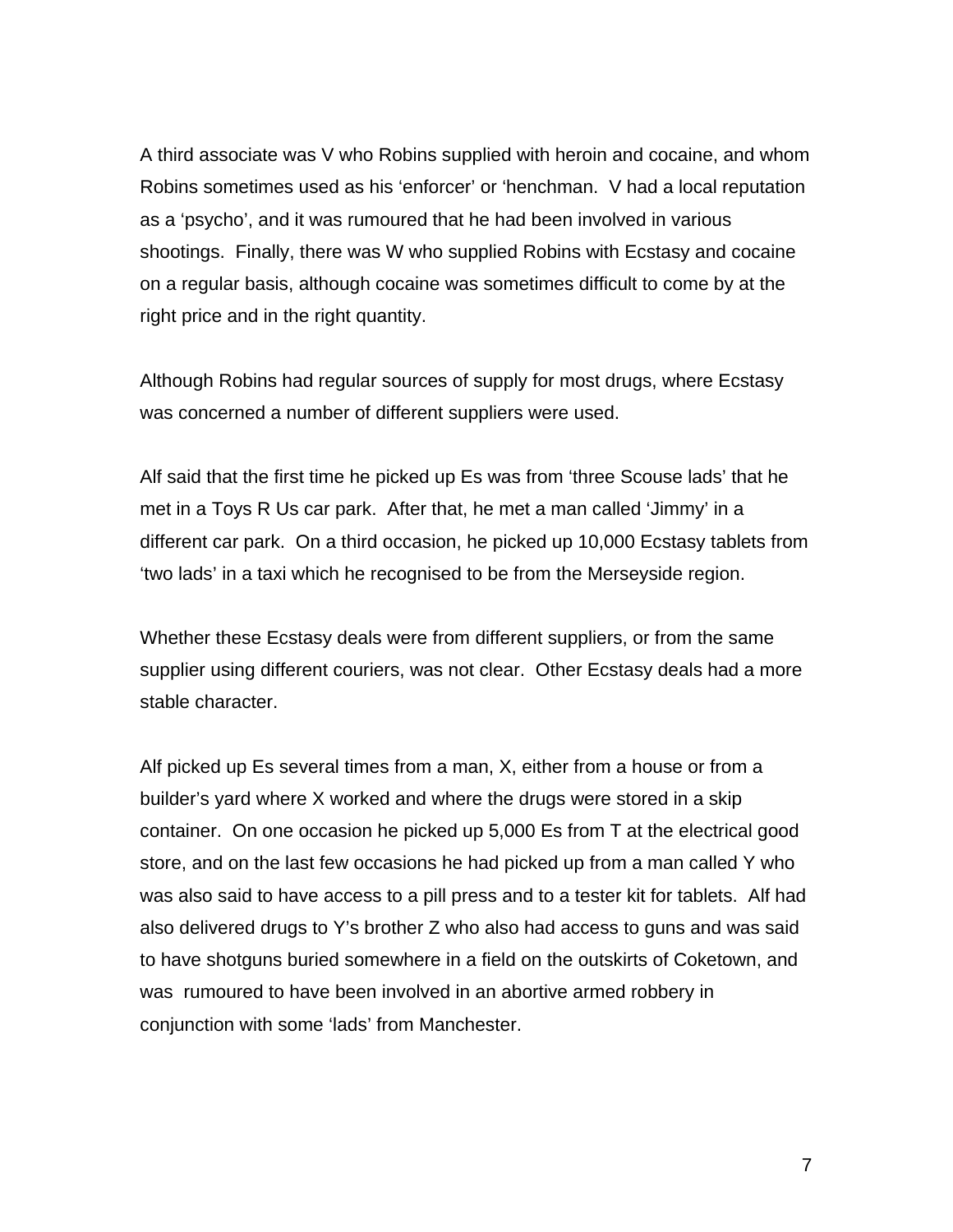'Before I knew it', Alf said, 'I was in at the deep end'. In addition to this alphabetsoup of regular or fleeting contacts, there were other people whom Alf came to know, including a major drugs supply competitor network in the same town. Alf's position within these complex networks was both central and marginal. Central, in that it was his leg-work that made Robins' operation click into place. Marginal, in that he was expendable, as the fate of his predecessor had demonstrated.

In some networks of this type that we identified in the course of our research, the relationship between drug brokers and runners more closely resembled that of colleagues or partners. There was a certain amount of 'profit sharing', and runners could set up side-lines with their own clientele. Or, they were at least allowed to make direct contacts with clients and to supply on a direct order principle (Pearson and Hobbs 2001, pp. 51-2, 68-9; Pearson 2001, pp. 185-6). In this case, however, Robins appeared to pull all the strings and Alf was literally steered about. 'Around Christmas', Alf said, 'I was delivering drugs all over the place sometimes till the early hours of the morning... I was run off my feet'.

# *Family, Friendship and Global Conspiray: The 'Glocal'*

'Organised crime' is often depicted as a 'transnational' entity, spreading its global tentacles far-and-wide. And yet, as argued elsewhere, in spite of the global reach of both licit and illicit economies and commodities in the modern world, organised crime in Britain remains rootedly local, embedded in the haunts of the immediate neighbourhood (or 'manor'), the fraternity of men growing up together in the same schools and pubs (the 'local'), inter-crossing kinship and the traditions of the 'family firm' (Hobbs 1998, 2001). A case study approach is particularly useful for illustrating these local dimensions.

Frank Robins and Alf had known each other since they were children, went to the same school together in Coketown, and played in the same football team. They were of roughly the same age, and Alf knew Robins' parents from a young age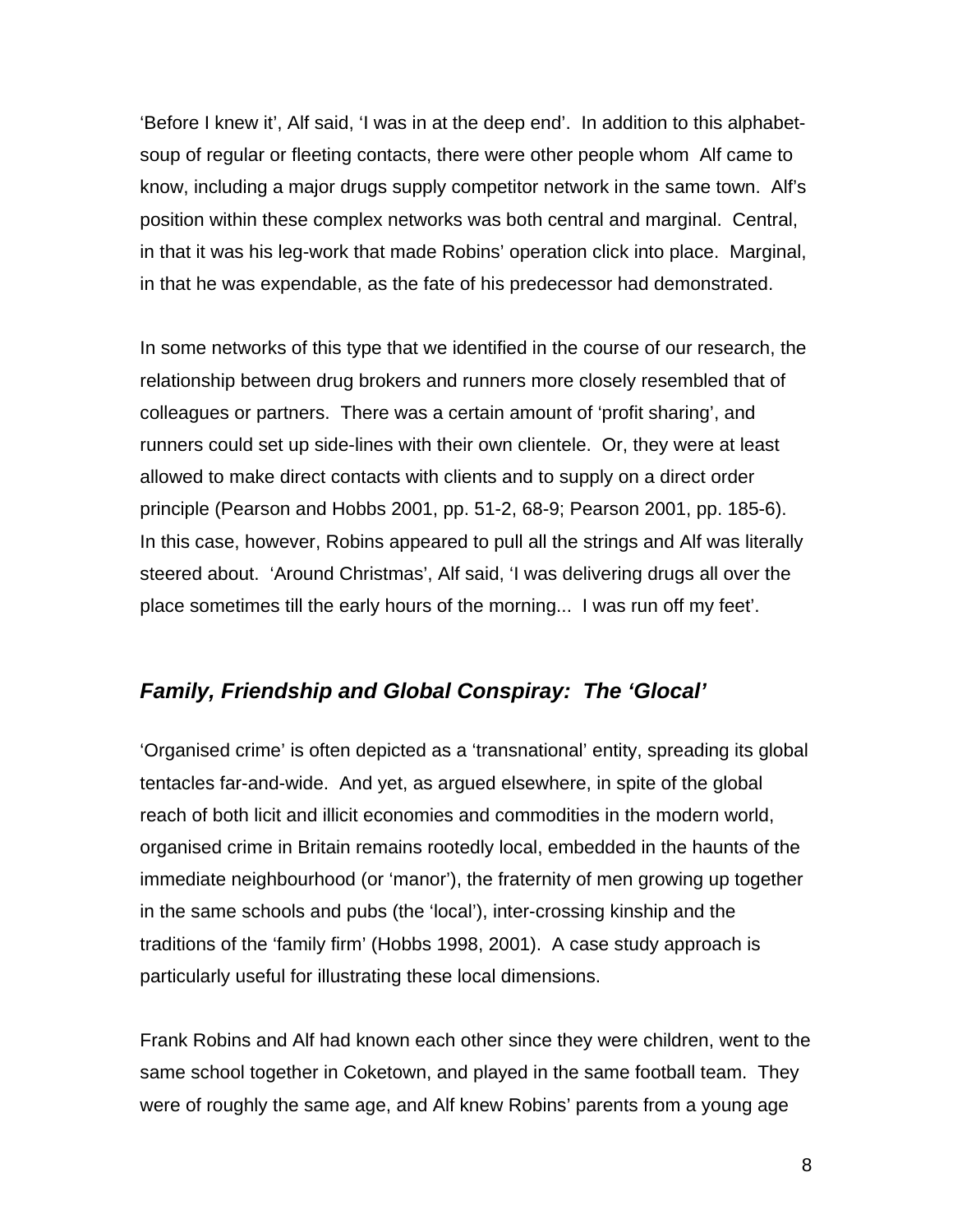and used to visit their house. Robins' mother had died some years ago since when his father had lived with his sister Mary, and Alf now had different reasons to visit the family home.

Alf would often collect drugs from Robins' father's house. He also described how Robins and his auntie Mary would dilute heroin with 'bash' (usually caffeine) in order to enhance his profits. When Robins obtained the heroin, Alf said that it was often 'rock hard' and first had to be broken down. It was then put through a sieve into 'tupperware' plastic boxes, and then mixed with quantities of the 'bash' using other familiar kitchen implements on the kitchen worktop. When the preparations had been finished, Alf would take the heroin to his own house to be stored awaiting delivery to customers.

There were other ways in which family and business intersected, involving different kinds of kinship link

Alf delivered heroin on a frequent basis to one of Robins' cousins, several ounces at a time. Robins also supplied parcels of amphetamine base to the uncle of a close associate. Some of the people with whom Alf dealt with, either as buyers or suppliers, also worked as part of a team with brothers or cousins. One of Robins' suppliers of ecstasy, known as 'Mad Eric', had a brother Cliff to whom Alf used to deliver drugs (cannabis and amphetamine) on a regular basis, meeting for this purpose in the car park of a local Toys R Us store. On another occasion, Alf was told to meet with Cliff and to collect drugs from a third party in a designated lay-by and to take them to an address unknown to Alf. Robins reassured Alf, 'It'll be OK. Cliff's Mad Eric's brother, there won't be no trouble'.

Alf's busy day thus often revolved around familiar locations and place names, the car parks of Pizza Hut, the Little Chef and Toys R Us, or local pubs such as the Merry Widow, the Craven Heffer, or the Lifeboat. The locations were frequently changed, however, and Alf would sometimes not know the people that he was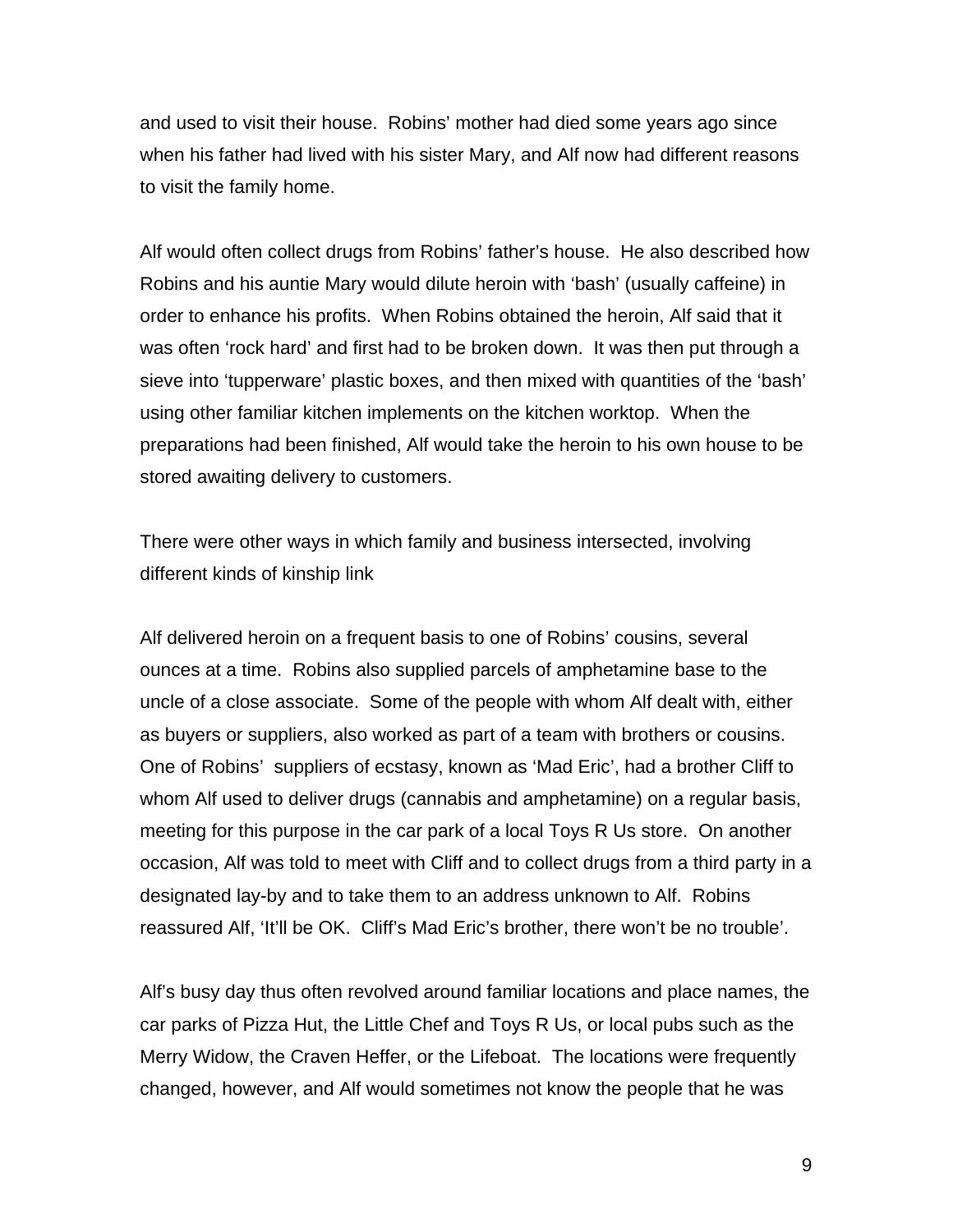meeting, other than by sight. Indeed, sometimes Alf had received only a mobile phone message from Robins to meet someone driving a particular type of car, or with a distinguishing feature such as a tattoo over the left eye. So that Alf inhabited a hybrid universe of familiarity and subterfuge, the humdrum juxtaposed with exceptional risk, a global drug market enacted here at an extremely local level-- the 'glocal' (Hobbs 1998).

#### *Cooperation and Conflict I: Business is Business*

Drug markets are often depicted as extremely violent, prone to turf wars and prowled by vicious predators and hit-men. Violence is certainly always an available resource in crime networks of this kind, and we will describe how violence figured in Frank Robins' network in the following section. However, the general picture from our research into the 'middle market' is that violence is more commonly regarded as something to be avoided (Pearson and Hobbs 2001, pp. 41-47).

 The intimidatory threat of violence in order to enforce contracts will always be there in an illicit economy without recourse to the law. Ultimately violence is a resource that ensures contract compliance, and is regarded principally as a means of ensuring that creditors do not default on debt. Where trust is fragile, violence is a valued attribute that is utilised to ensure that transactions are completed. Illegal enterprises are unable to turn to state agencies for protection (Reuter 1983), and criminals emerge as entrepreneurs of trust via the threat and utility of violence (Block 1983, pp. 235). But violence is bad for business, it leaves traces, attracts police attention as it is frequently regarded as a signifier of organised criminal activity (Hobbs 2002), and invariably leads to more violence.

Frank Robins was certainly not a man unaccustomed to violence. He had a local reputation as someone not to be crossed, and easy access to guns and ammunition. Indeed, on occasion Alf had been required to act as courier

10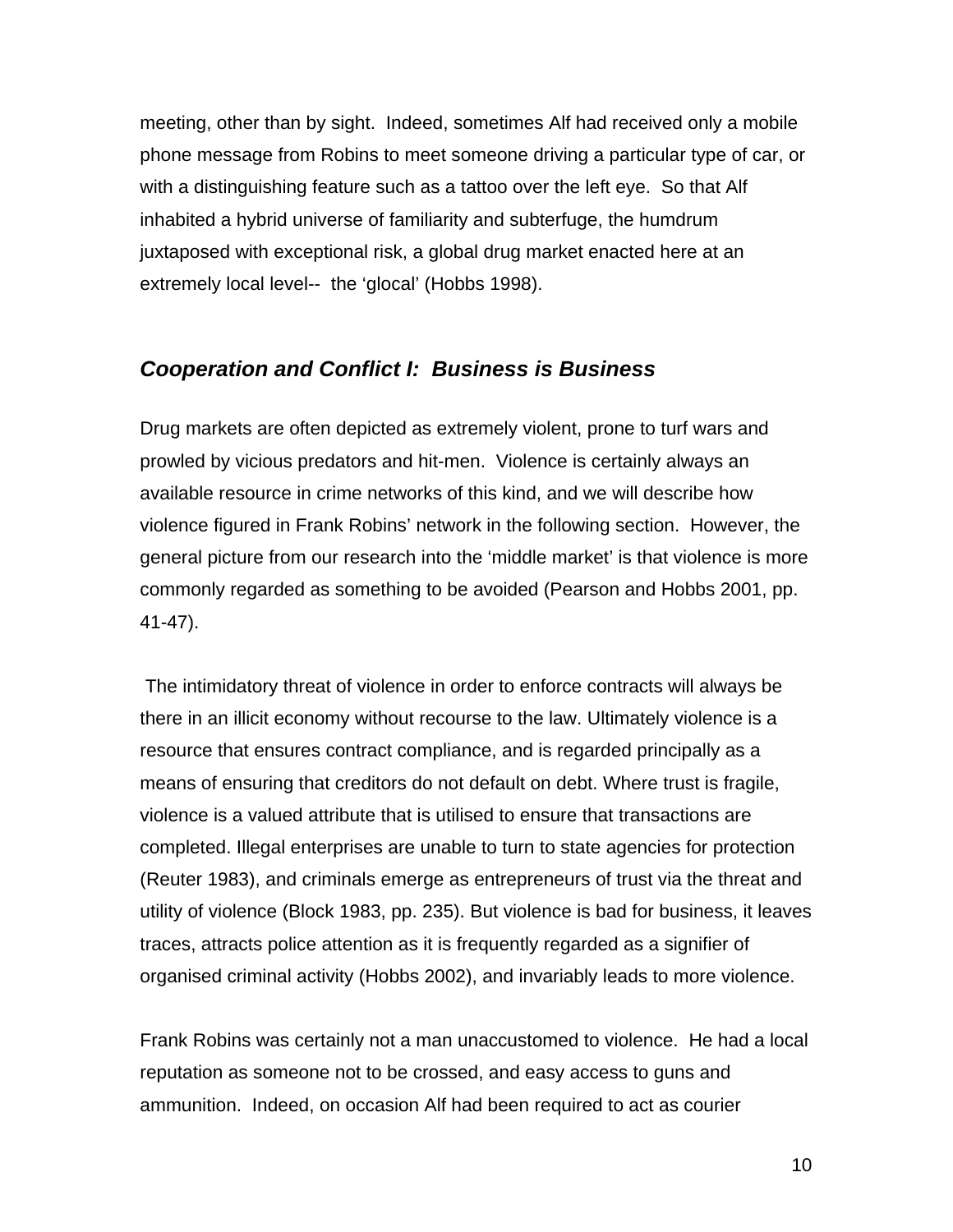collecting and delivering firearms between third parties. More typically, however, Robins' drugs brokerage network was one characterised by cooperation and harmony, run on strict business principles.

Alf described how on more than one occasion drugs had been sold to customers who were dissatisfied with their quality. On one of these, a batch of base amphetamine had been received from one of Robins' suppliers, S, a self-styled hard-man and body-builder known as Butch, that proved to be too 'runny' and was sent back. Alf had simply met up with two of Butch's 'lads' at a local pub and handed back more than 10 kilos of amphetamine paste with no questions asked. On another occasion, several thousand ecstasy tablets had been supplied to Robins that subsequently proved to be poor quality 'duds'. These had also been returned to the supplier, with the advice from Robins, 'I don't know where you got these from lad, but don't do any more business with the cunt, at least not if I'm in the frame'.

In addition to Robins, there was another major drug dealer in Coketown named Colin Percy, who operated in a very similar way to Robins and at a similar level in the market. Popular depictions of organised crime (and those by some enforcement agency sources) would make this a recipe for 'turf' conflicts and gangland warfare. However, both Robins and Percy were running profitable businesses, and as free-trading entrepreneurs found cooperation to be more congenial than conflict.

Alf described a number of ways in which Robins and Percy conducted their affairs. Percy had two men working for him, one named Wayne who occupied a similar role to Alf as Percy's main runner, the other Davey who lived in a house that was used as Percy's main 'safe house' for drug storage and Alf often picked up or dropped off large amounts of drugs there. Robins and Percy appeared to have different networks of suppliers, each with their own strengths and weaknesses. So that, although Robins bought the caffeine for his heroin 'bash'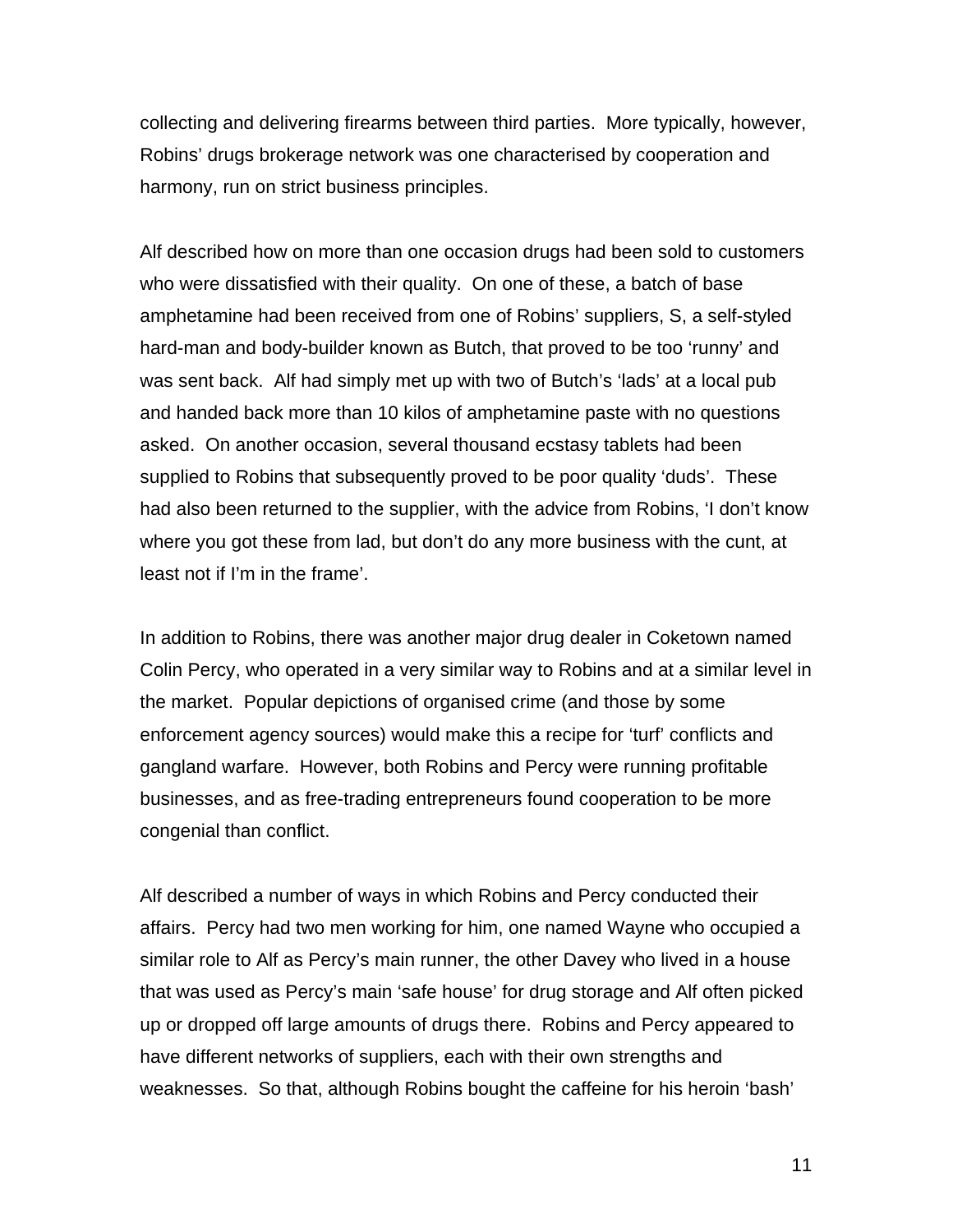from a man from Manchester, he sometimes found it more convenient to be supplied by Percy.

Alf and his 'twin' runner Wayne normally operated quite separately. 'What I did for Frank, Wayne did for Percy. We was the same', said Alf. However, Alf would sometimes deal directly with Percy on Robins' behalf and collect drugs from Percy's flat, or from Percy's mother's council house which Percy also used as a base, or from the main warehouse supervised by Davey. Alf also sometimes delivered drugs to one of Percy's addresses. On other occasions, however, the cooperation between Robins and Percy consisted not of fleeting trading relations such as these when one or other was short of drugs and needed a prompt supply. It was altogether more complex.

One morning Alf was told by Robins to follow one of Robins' associates T, who often arranged cannabis deals on Robins' behalf, to a location where he would pick up 30 kilos of cannabis from a man driving a white Ford van. The cannabis was handed over in a large bag at a pub car-park, whereupon T left. On his way home, Alf received a call from Robins to say that he should drop off 80 of the 9-ounce bars (20 kilos) at Percy's safe house, and pick up Wayne on his way there as he was also to visit Percy's mother's house after delivering the cannabis. This done, Alf and Wayne visited the mother's house and collected 2.5 kilos of heroin which Alf took to his own home for storage along with the remaining cannabis. The following day, Alf met Wayne at Percy's own house and picked up 1 kilo of cannabis bush for K a regular customer of Robins, and then re-visited the safe house where he collected £10,000 in cash that he later delivered to T in the evening. In the meantime, Alf had delivered the kilo of cannabis bush to the regular customer K at their usual meeting place.

Transactions such as these do not fit easily with notions of ruthless turf wars and the violence normally associated with organised crime. Nor do they imply that Robins and Percy were essentially part of the same 'firm'. Rather, they are the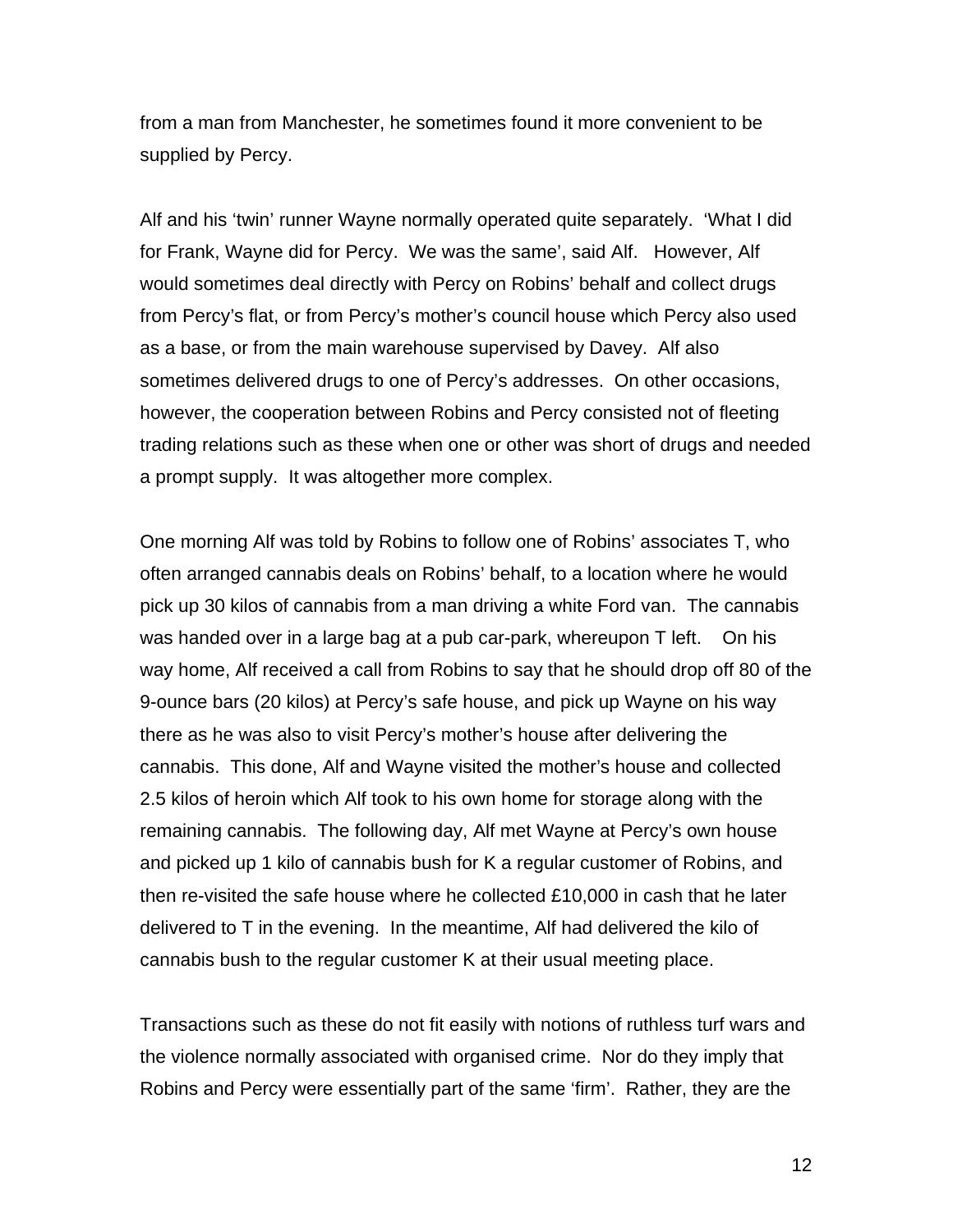actions of two busy entrepreneurs who at times, and as the occasion demanded, found it useful to cooperate in a series of linked exchanges of drugs and cash in order to supply a busy market place. Alf also pointed to the fact that many years before he had started working for Robins, there had been someone called Sammy who had done the same job as himself as a 'runner' for Robins but who had decided to branch out on his own . Rather than regarding this as betrayal, Robins still kept in touch with Sammy, and Alf had frequently supplied drugs to him on Robins' behalf --- at a price of course.

## *Cooperation and Conflict II: Violence and Business*

As noted above, our research on middle market distribution found that although busy drug dealers tended to avoid violence, there was a ready recourse to violence and intimidation where necessary. There were three main types of violence.

The first was essentially external, and involved violent predators who found the members of drug dealing networks to be lucrative targets for robbery. This is because drug dealers, and those who work for them, will often have in their possession large amounts of cash and/or drugs. Drug dealers are not usually thought of as the victims of crime, but the phenomenon has also been noted by researchers in the USA (Jacobs 2000; Topalli et al. 2002).

A second type of violence is encountered when someone centrally placed in a local drug supply scene has been arrested and sent to prison. Sometimes, it is possible for the imprisoned individual to continue running his drug network from his prison cell by means of intermediaries. This was the case with one of Robins' customers to whom he supplied 4 to 5 kilos of cannabis and 2,000 Ecstasy tablets every couple of weeks, and who worked for a man who was in prison in the North East of England. When an imprisoned dealer is unable to keep control of his corner of the market, however, and this is taken over by someone else,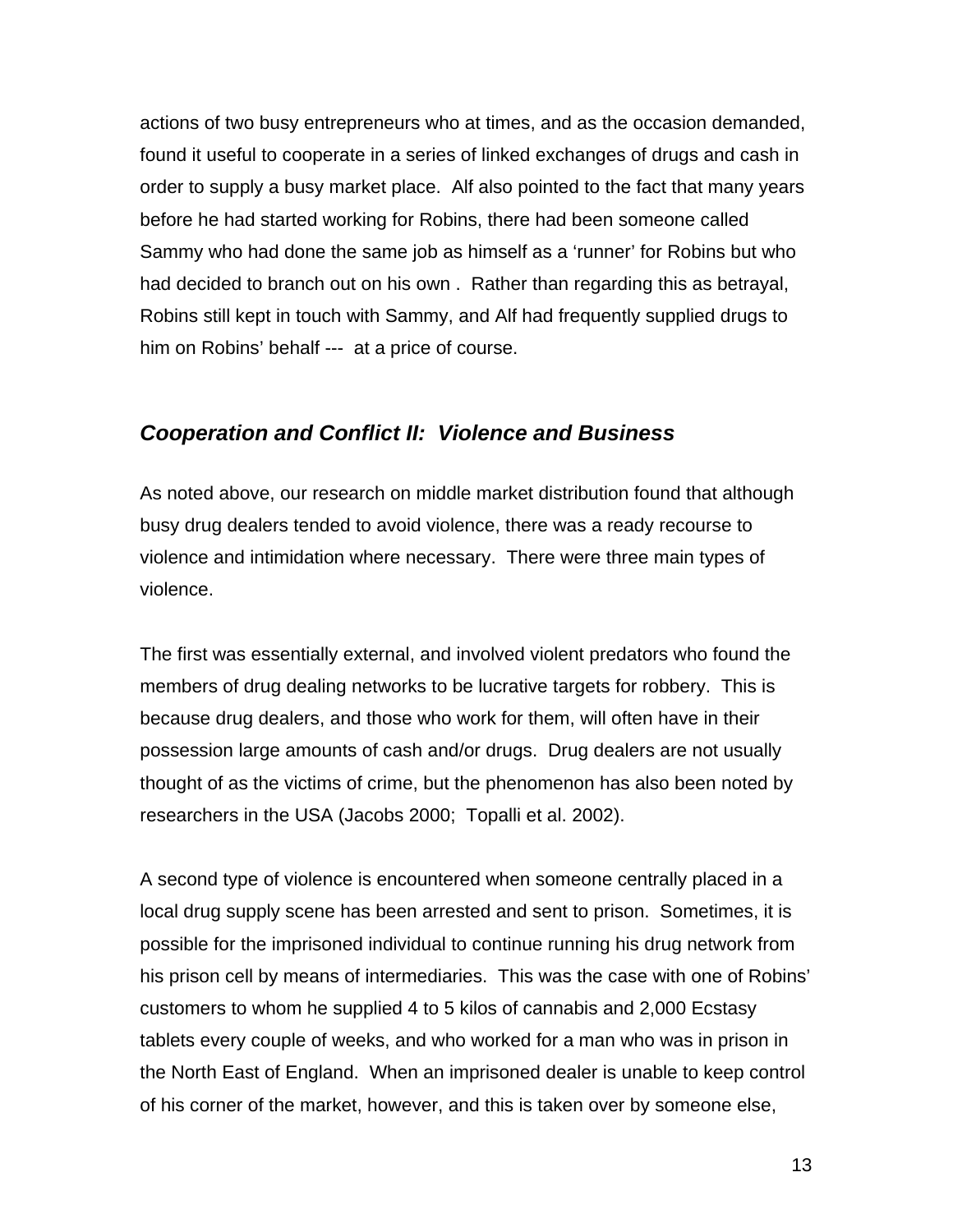violence can ensue when he is released from prison and wants to re-take possession of his business. This kind of violence can be thought of as a form of middle market 'turf war'.

The third type of violence, which is probably the most common at this level of the market, involves kidnap and sometimes torture. It is essentially used as a means of debt enforcement, and probably occurs more often than is commonly realised- - since drug debtors are unlikely to report such offences to the police.

In one instance known to Alf, Robins had used one of his 'henchmen' to kidnap someone who owed him money. It had not been a particularly serious debt, but Robins had felt that he could use it to his advantage since the person involved was locally known as a waster, someone vulnerable with few if any loyal friends. Without any 'back up', there was therefore little likelihood of any retaliation. The man had been kidnapped, and beaten, and submitted to a variety of humiliations. In the process, Polaroid photographs had been taken of him in these humiliating and degrading circumstances. These photographs were then shown around to local people, and those with whom Robins had dealings. At one level, it was all 'a bit of a laugh'. At another, the message was clear: 'This is what happens if you mess around with us'.

In the above example, the violence employed may seem merely gratuitous and sadistic. It did nevertheless serve a function as an intimidatory device in regulating the local drug market, ensuring that others would be less likely to step out of line, and reinforcing Frank Robins' reputation as a serious player. Indeed, if one takes into account both his capacity for the clinical use of violence and his demonstrated ability to cooperate effectively in stable trading relationships such as that with Percy and his associates, Robins would appear to be an exemplar of rational, if ruthless, calculation.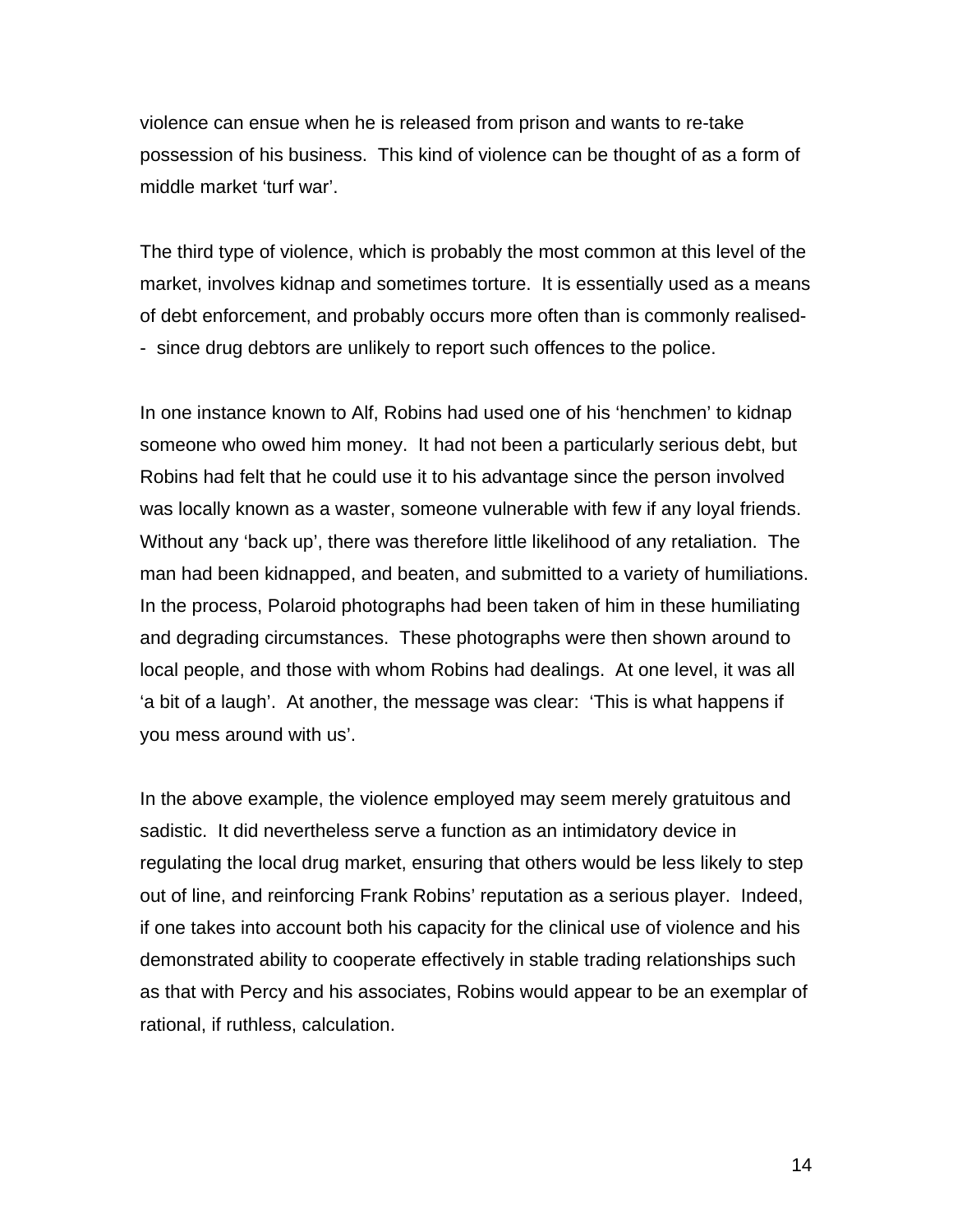However, although 'rational actor' models of criminality have enjoyed some popularity (Cornish and Clarke 1986) as Jack Katz has reminded us in his book Seductions of Crime (1988), crime in its various manifestations is a sensual activity. That is to say, people 'get off on it'. Those involved in successful, lucrative criminal activity such as drug brokerage at this level develop a sense of exaggerated personal power and invulnerability. While some invest the profits of crime in 'rational' and 'sensible' ways-- Percy had bought a number of properties that he was doing up with the help of friends in the building trade-- they are as equally likely to spend money with abandon, in an 'easy come, easy go' manner of 'fast lane' conspicuous consumption (Shover and Honaker 1992; Hobbs 1995). So that while Robins, a married man who was officially on the dole, still lived a modest lifestyle in a council house, he also had a lavishly furnished house elsewhere where a girlfriend lived, and where he hoarded his collection of expensive 'laddish' toys such as flashy motorbikes and jet-skis.

It was, in fact, this sense of invulnerability and omnipotence that brought down Robins' drug business, when he was drawn into a foolish and unnecessary macho conflict with the part-owner of a local nightclub, with whom he had gone to school. Robins had visited this venue, 'Night Riders', and the owner had tried to throw him out saying that he did not want 'trash' in his club. It was probably a conflict that started in the playground, and Robins threatened revenge. A few days later one of the doormen of the club was shot in the legs, and in the ensuing pandemonium with the police on the alert and informants eagerly touting their wares, one of Robins' associates was identified as the gunman. Subsequently, his 'empire' collapsed like a house of cards.

# *Conclusions: Complexity and Order*

There are a number of points of interest to be drawn from this case study, with potential importance for law enforcement efforts. Quite obviously, what we have described is not usefully characterised as a hierarchical, 'mafia' type of organised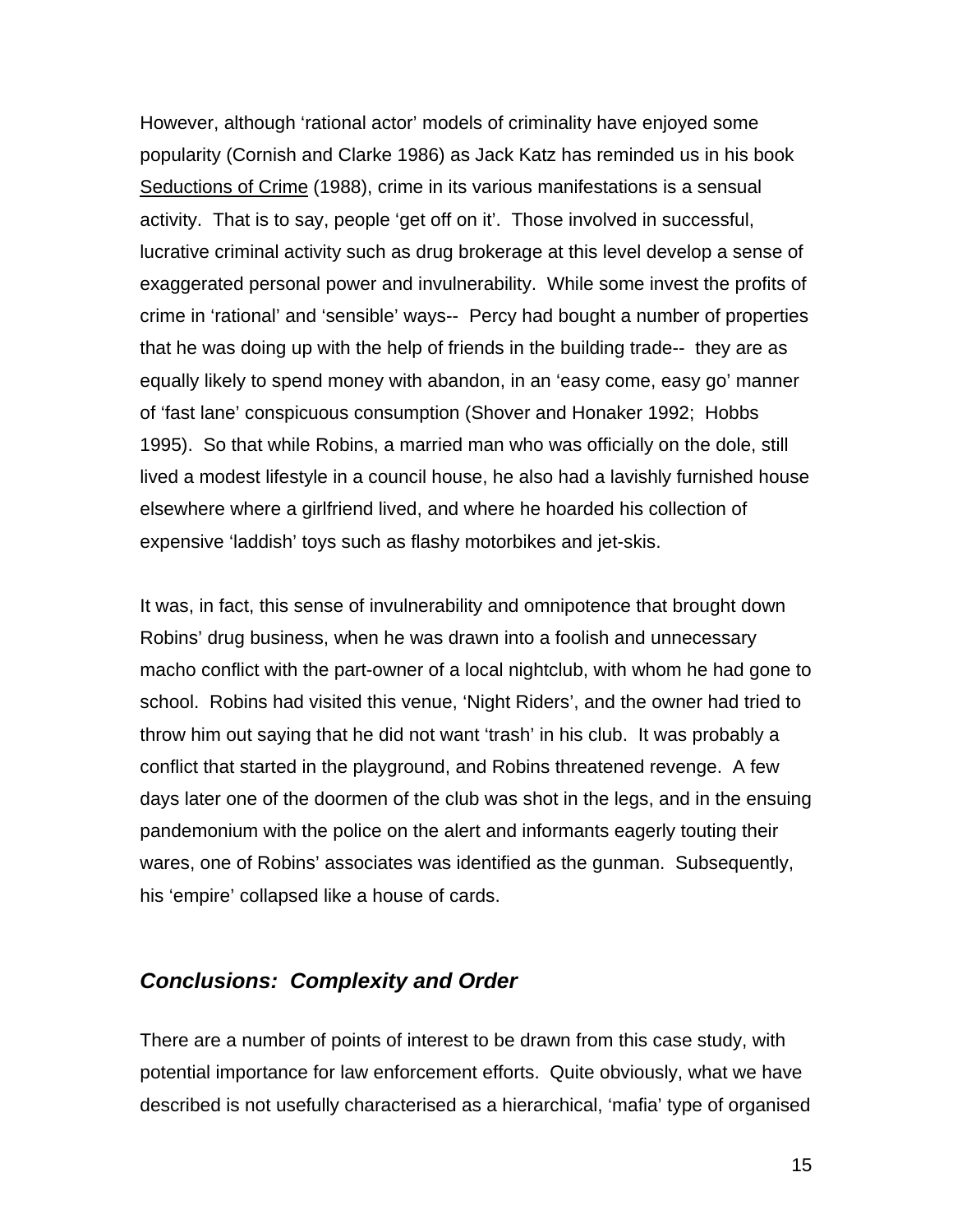crime. Rather, it conforms more closely to the small, flexible networks and partnerships of free-trading entrepreneurs described by Reuter and Haaga (1989) in their study of high-level drug markets in the U.S.A.

We do not claim that this case study describes a 'typical' form of middle market multi-commodity drug distribution network, although we did identify directly similar forms of operation in different parts of Britain. One important form of variant is where operations of a similar scale had 'leap-frogged' across the supposedly normal hierarchy of importation-wholesale-middle market-retail, and had linked up with warehousing systems in Continental Europe and were using their own transport systems to import drugs, typically from Belgium and the Netherlands (Pearson and Hobbs 2001, pp. 62, 66, 69-70). In this case, however, the Coketown drug brokerage networks appeared to be buying exclusively from wholesale distributors based on the British mainland who would either have imported drugs themselves or bought direct from importers and/or their agents and middle-men.

Most striking is the fact that although the vertical structure of drug markets (that is, what are usually described as 'pyramids') often seems quite simple and 'flat', with a small number of links in the chain from importation to the level of retail purchase by consumers, what we see here is a massive amount of horizontal complexity. That is to say, a large number of financial transactions, drug exchanges and connected networks, albeit organised around a small number of key personnel.

We suggest that it is convenient to think of those who operate at this level as drug brokers-- that is between wholesalers and retail dealers-- as occupying a vital part of the 'middle market', connecting upper-level traffickers with retail outlets. It is also important that they operate as multi-commodity brokers, whereas both upper-level traffickers and wholesalers and lower-level retailers

16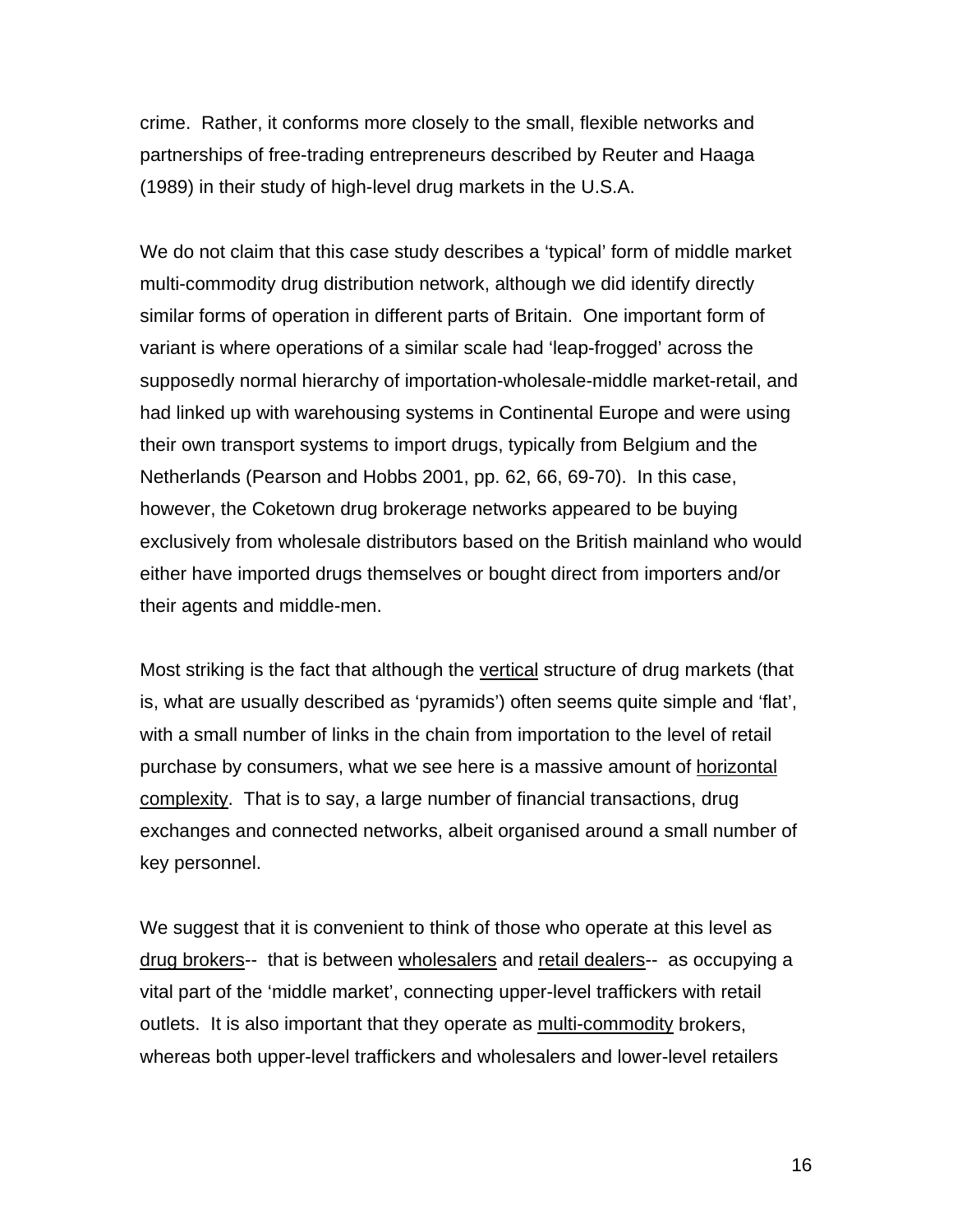will often (although not always) deal in single commodities, and certainly in a smaller range of commodities.

This point about the range of commodities in which people trade at different levels of the market is somewhat contentious, with enforcement agencies sometimes arguing that there is a trend towards upper-level traffickers dealing across the range of commodities, and importation involving 'cocktail' loads of many different drugs.

Through Alf's testimony it is possible to be precise about the kinds of people to whom he was supplying and delivering drugs, and the types of drug network they were themselves involved in. These would nearly always be people operating as retail-outlet dealers, either single-handed or as a small team. One can infer this from the quantities of drugs that they were purchasing on a regular basis. It is also notable that they tended to be single commodity purchasers, or purchasers in a narrow range. For example: an ounce of heroin every day or so; a few kilos of cannabis every few weeks; a few thousand Ecstasy tablets every two weeks; a kilo of amphetamine every fortnight; a few kilos of cannabis and 1,000 Ecstasy tablets every couple of weeks; etc.

Not only were Robins' customers buying a limited range of commodities, these were also invariably repeat-trade customers, buying the kinds of quantities of drugs that a retail dealer could handle. On those occasions when quantities of drugs were delivered on Robins' instructions to people whom Alf had not met before and would not meet again, it is reasonable to assume that these were either acting as agents/couriers for retail dealers already known to Robins, or for other drug brokers who were temporarily short of a particular type of drug to supply their own customers. It is highly unlikely that Robins would have authorised Alf to hand over valuable quantities of drugs to people unknown to him.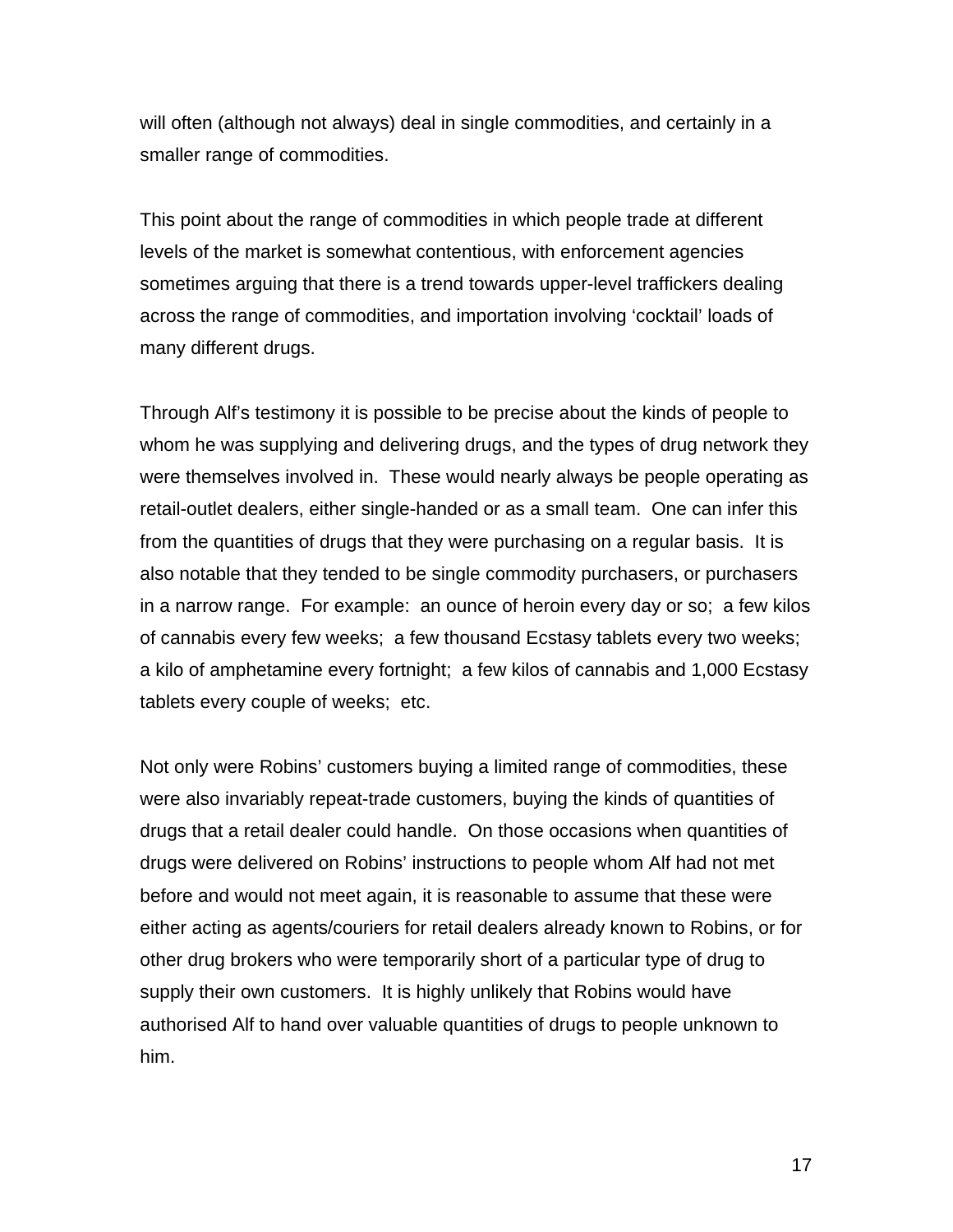It is not possible to be so precise, however, about the sources of the drugs that he collected on the instructions of his employer. In other words, whether the supply-side of this drug brokerage network was as stable and consistent as dominant elements of its demand-side. Cannabis purchases appear to have been arranged through an intermediary, and it is possible that neither Alf nor his employer knew the source. Amphetamine base was nearly always supplied by the same source, however, whereas Ecstasy tablets seemed to have come from several sources-- although it is possible that this was the same source employing different couriers. Subsequently, Alf did collect Es on a regular basis from one source of supply, and an alternative interpretation is that prior to this Robins was dependent on several suppliers either because (a) the Ecstasy markets was unstable and chaotic; or (b) it was highly competitive in terms of price, and he could afford to shop around; or (c) his previous supplier had gone out of business and he needed to depend on a variety of sources until he could re-establish a stable source of supply.

The over-riding impression given by this network of drug brokerage activities, in spite of its horizontal complexity, is that of order, stability and trust. This appeared to be the case across the board of the customer and supplier base, but in particular exemplified through the stable and cooperative links with the directly comparable network operating in the same town. This network, according to the logic of 'turf wars' and a tendency towards 'monopolisation' in 'organised crime', might be thought of as a direct competitor. Cooperation, however, clearly offered more mutual benefits than conflict. Cooperation might, for example, offer economies of scale in the form of quantity discounts when the two collaborated in purchasing drugs. It was also noticeable that, when one was short of particular drug supplies, the other did not attempt to jump in and 'corner the market'; rather they traded drugs between each other according to availability and need. Perhaps the over-riding consideration is that the market was big enough to allow both of them to prosper; a declining market might lead to something different. But this in itself suggests that market conflict and violence is a consequence not

18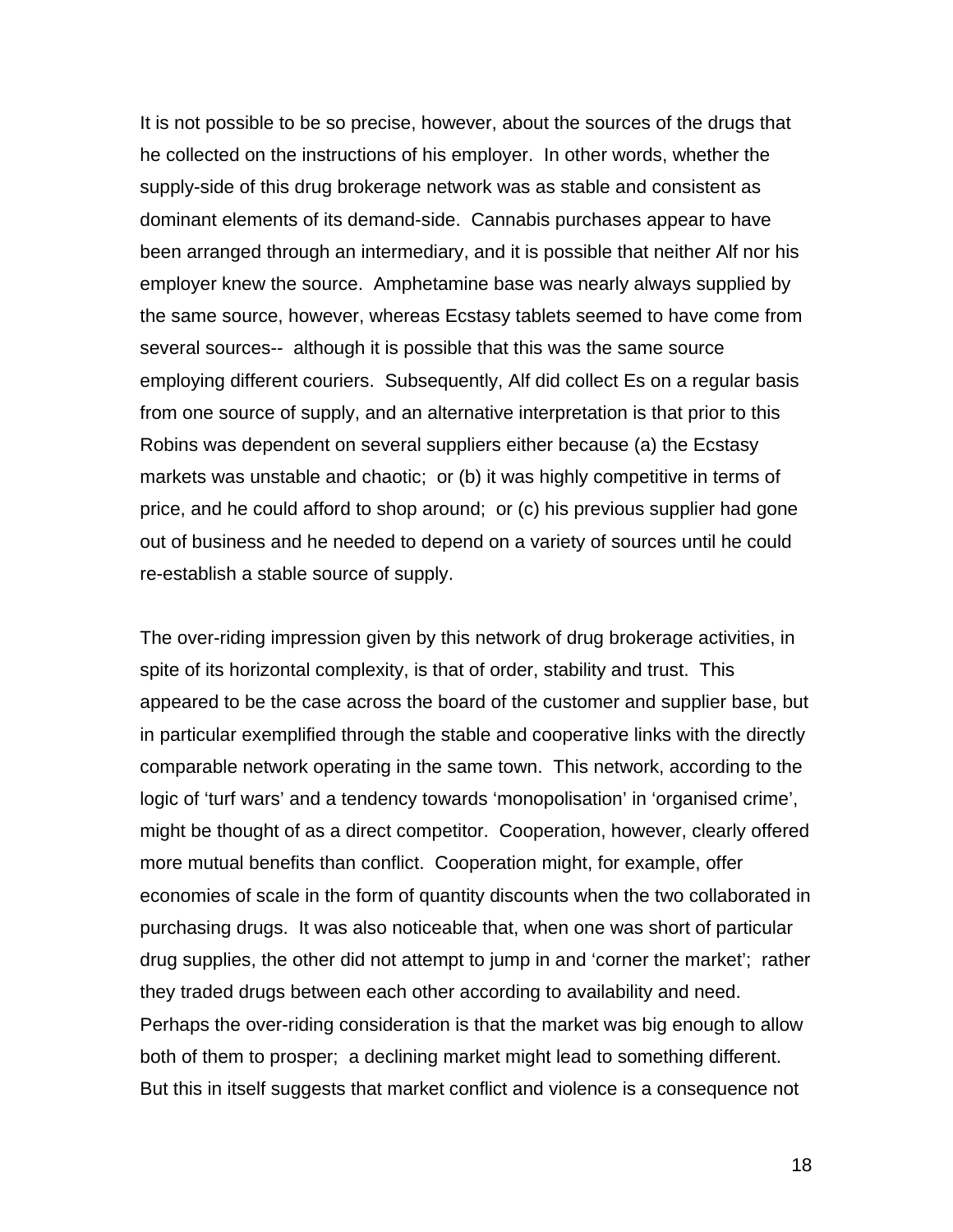of expansion and success in organised crime, as is so often supposed, but a symptom of failure, disorganisation, market dysfunction and instability occurring when competitiveness is threatened by the breaking down of established systems of trust (Gambetta 1988; Reuter 1983; Lupsha 1986).

#### **References**

Adler, P.A. (1985) Wheeling and Dealing: An Ethnography of an Upper-Level Drug Dealing and Smuggling Community, New York: Columbia University Press.

Becker, H.S. (1970) 'Social Observation and Social Case Studies', in: H.S. Becker,

Sociological Work, London: Allen Lane.

Block, A. (1983) East Side-West Side: Organising Crime in New York, 1930- 1950,

Newark, N.J.: Transaction.

Cornish, D.B. and Clarke, R.V. eds. (1986) The Reasoning Criminal. Rational Choice Perspectives on Offending, New York: Springer-Verlag.

Desroche, F. (1999) 'Wholesale Drug Dealers', paper presented to panel on 'The

Structure and Operation of Illegal Commodity Markets', Annual Meeting of the American Society of Criminology, Toronto, November 1999.

- Dorn, N., Murji, K. and & South, N. (1992) Traffickers: Drug Markets and Law Enforcement, London: Routledge.
- Dorn, N., Oett, L. and White, S. (1998) 'Drugs Importation and the Bifurcation of Risk: Capitalization, Cut Outs and Organized Crime', British Journal of Criminology, 38(4), 537-560.
- Dunlap, E., Johnson, B. and Manwar, A. (1994) 'A Successful Female Crack Dealer: Case Study of a Deviant Career', Deviant Behavior, 15, 1-25.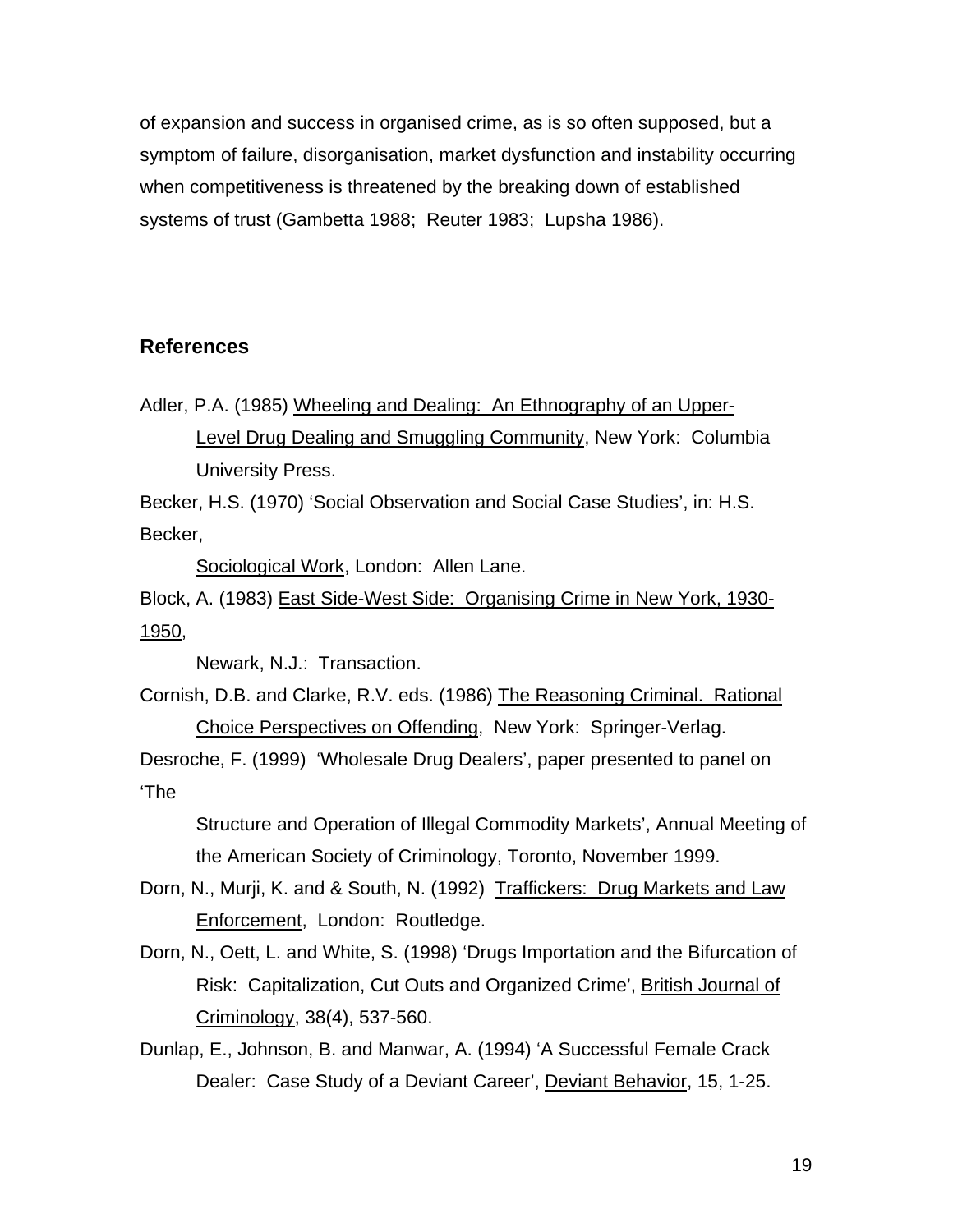- Gambetta, D. (1988) 'Fragments of an Economic Theory of the Mafia', Archives Europeennes de Sociologie, 29, 127-45.
- Hobbs, D. (1995) Bad Business. Professional Crime in Modern Britain, Oxford: Oxford University Press.
- Hobbs, D. (1998) 'Going Down the Glocal: The Local Context of Organised Crime', Howard Journal of Criminal Justice, 37(4), 407-422.
- Hobbs, D. (2001) 'The Firm: Organisational Logic and Criminal Culture on a Shifting Terrain', British Journal of Criminology, vol. 41(4), 549-560.
- Hobbs, D. (2002) 'Organisierte Kriminalitat und Gewalt', in: W. Heitmayer & J. Hagen eds., Internationales Handbuch Der Gewaltforschung, Wiesbaden: Westdeutscher Verlag.

Jacobs, B.A. (2000) Robbing Drug Dealers. Violence Beyond the Law, New York:

Aldine de Gruyter.

Johnson, B.D., Hamid, A. and Sanabria, H. (1992) 'Emerging Models of Crack Distribution', in: T. Mieczkowski ed., Drugs, Crime and Social Policy, Boston MA: Allyn and Bacon.

Katz, J. (1988) Seductions of Crime. Moral and Sensual Attractions in Doing Evil,

New York: Basic Books.

- Lupsha, P. (1986) 'Organised Crime in the United States', in: R. Kelly ed., Organised Crime: A Global Perspective, Totowa, N.J.: Rowman and Littlefield.
- Natarajan, M. (2000) 'Understanding the Structure of a Drug Trafficking Organization: A Conversational Analysis', in: M. Natarajan & M. Hough eds., Illegal Drug Markets: From Research to Prevention Policy, Monsey, N.Y.: Criminal Justice Press.
- Natarajan, M. and Belanger, M. (1998) 'Varieties of Drug Trafficking Organizations: A Typology of Cases prosecuted in New York City', Journal of Drug Issues, 28(4), 1005-1026.

Ovenden, C., Loxley, W. and & McDonald, C. (1995) The West Australian Drug